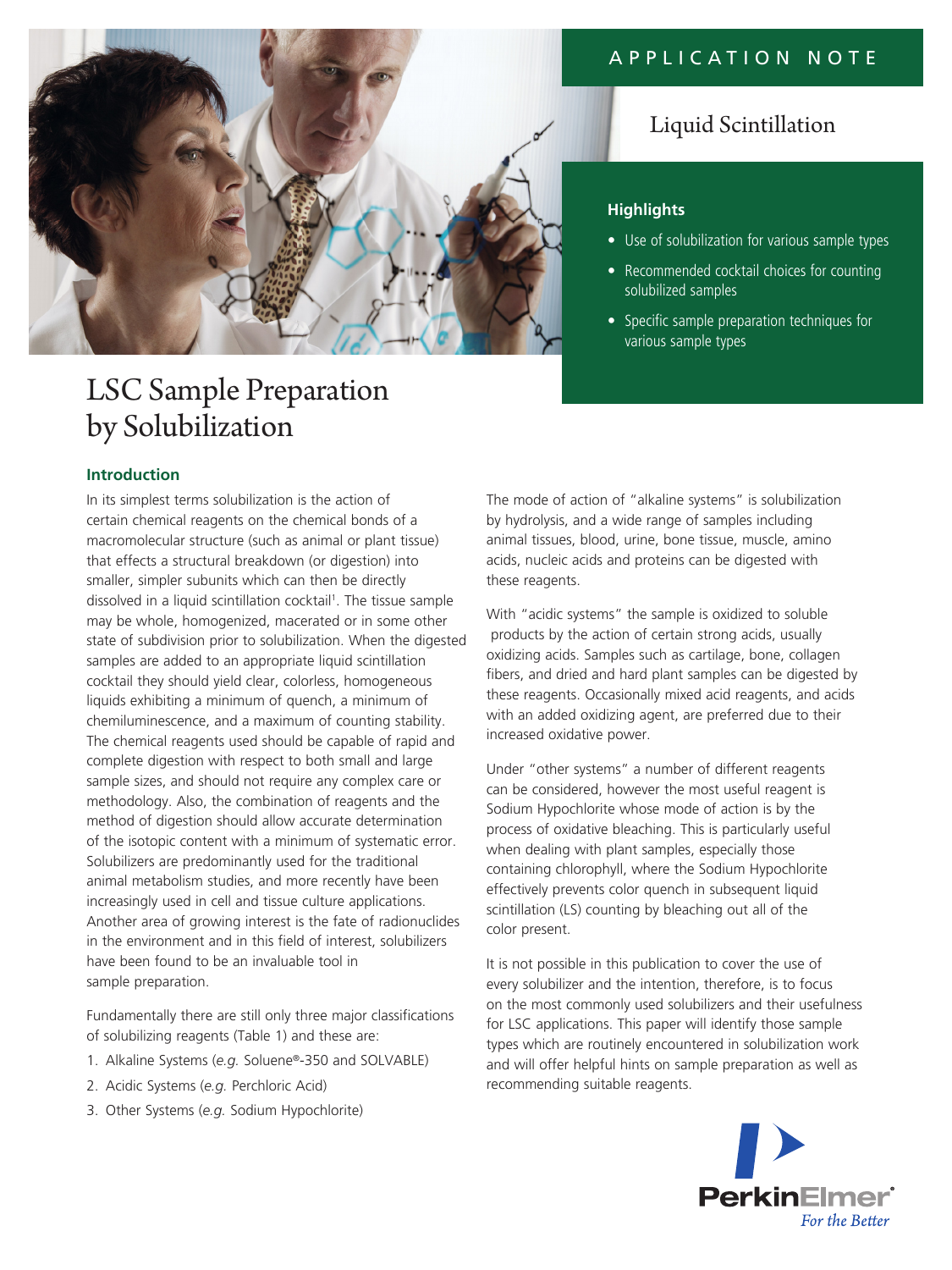#### *Table 1*. Characteristics of solubilizers.

| Reagent                        | <b>Type</b>           | <b>Concentration</b>      | <b>Flashpoint</b> | <b>Density</b><br>(q/mL) | <b>Warning</b>          |
|--------------------------------|-----------------------|---------------------------|-------------------|--------------------------|-------------------------|
| Soluene <sup>®</sup> -350      | Alkaline <sup>#</sup> | $\sim$ 0.5 M in Toluene   | $5^{\circ}$ C     | 0.88                     | Corrosive,<br>Flammable |
| Hyamine Hydroxide <sup>®</sup> | Alkaline <sup>#</sup> | 1.0 M in Methanol         | 18 °C             | 0.93                     | Corrosive,<br>Flammable |
| SOLVABLE                       | Alkaline <sup>#</sup> | 0.4 M in Water            |                   | 1.02                     | Corrosive               |
| Perchloric Acid                | Acidic                | 70%                       |                   | 1.7                      | Corrosive,<br>Oxidative |
| Nitric Acid                    | Acidic                | 68-70%                    |                   | 1.42                     | Corrosive               |
| Sodium Hypochlorite            | Other                 | 5-7% (available chlorine) |                   | 1.16                     | Corrosive               |
| Hydrogen Peroxide              | Other                 | 30% (100 volumes)         |                   | 1.11                     | Corrosive               |

(# Quaternary Ammonium Hydroxide type)

#### **Sample Preparation Methods**

The following sample preparation techniques, using the reagents detailed in Table 1, were carried out using High Performance Glass Vials. All <sup>3</sup>H counting efficiencies presented were determined using a Tri-Carb® 2250 CA with 67% absolute <sup>3</sup>H efficiency (sealed argon purged standard) operating at 19 °C.

#### **1. Whole Tissue**

The method of solubilizing whole tissue is relatively straightforward, and apart from color formation with certain tissue types, no major problems should be encountered during sample preparation and LS counting. Although this section only mentions Soluene-350 and SOLVABLE, it is also possible in certain cases to use Hyamine Hydroxide®.

#### (i) Muscle ( 50 - 200 mg )

The method for processing muscle samples is shown below and typical results are illustrated in Table 2. The choice of LSC cocktail influences the maximum sample size which can be processed.

#### *Procedure*

- 1. Place selected sample size in a 20 mL glass scintillation vial.
- 2. Add an appropriate volume of solubilizer (1-2 mL depending on sample size).
- 3. Heat in an oven or water bath at 50 60 °C for the specified time with occasional swirling.
- 4. Cool to room temperature and add 10 mL of a selected cocktail.
- 5. Temperature and light adapt for at least one hour before counting.

| <b>Sample</b><br><b>Size</b> | Solubilizer<br>(1 mL used) | <b>Digestion time</b><br>at $50 - 60$ °C | <b>Sample</b><br>Appearance | <b>LSC</b><br>Cocktail | <sup>3</sup> H Counting<br><b>Efficiency</b> |
|------------------------------|----------------------------|------------------------------------------|-----------------------------|------------------------|----------------------------------------------|
| $50 - 200$ mg                | Soluene-350                | $1\frac{1}{2} - 4$ hours                 | Clear                       | Hionic-Fluor           | $41\% - 33\%$                                |
| $50 - 200$ mg                | Soluene-350                | $1^{1}/_{2} - 4$ hours                   | Clear                       | Ultima Gold            | $49\% - 37\%$                                |
| $50 - 150$ mg                | Soluene-350                | $1\frac{1}{2} - 4$ hours                 | Clear                       | Pico-Fluor Plus        | $42\% - 36\%$                                |
| $50 - 200$ mg                | SOLVABLE                   | $2 - 3^{1/2}$ , hours                    | Clear                       | Hionic-Fluor           | $42\% - 33\%$                                |
| $50 - 200$ mg                | SOLVABLE                   | $2 - 3^{1}$ , hours                      | Clear                       | Ultima Gold            | $48\% - 41\%$                                |
| $50 - 150$ mg                | SOLVABLE                   | $2 - 31$ , hours                         | Clear                       | Pico-Fluor Plus        | $39\% - 34\%$                                |

#### *Table 2*. Reagents for Solubilization and LS counting of Muscle.

#### *Table 3*. Reagents for Solubilization and LS counting of Liver.

| <b>Sample</b><br><b>Size</b> | <b>Solubilizer</b><br>(1 mL used) | <b>Digestion time</b><br>at $50 - 60$ °C | <b>Sample</b><br>Appearance# | LSC<br>Cocktail | <sup>3</sup> H Counting<br><b>Efficiency</b> |
|------------------------------|-----------------------------------|------------------------------------------|------------------------------|-----------------|----------------------------------------------|
| $100$ mg                     | Soluene-350                       | 4 hours                                  | Clear yellow                 | Hionic-Fluor    | 15%                                          |
| 50 mg                        | SOLVABLE                          | hour                                     | Clear, slight yellow tinge   | Ultima Gold     | 47%                                          |
| $100$ mg                     | SOLVABLE                          | hours .                                  | Clear, light yellow          | Hionic-Fluor    | 23%                                          |

(#Appearance after decolorization with hydrogen peroxide)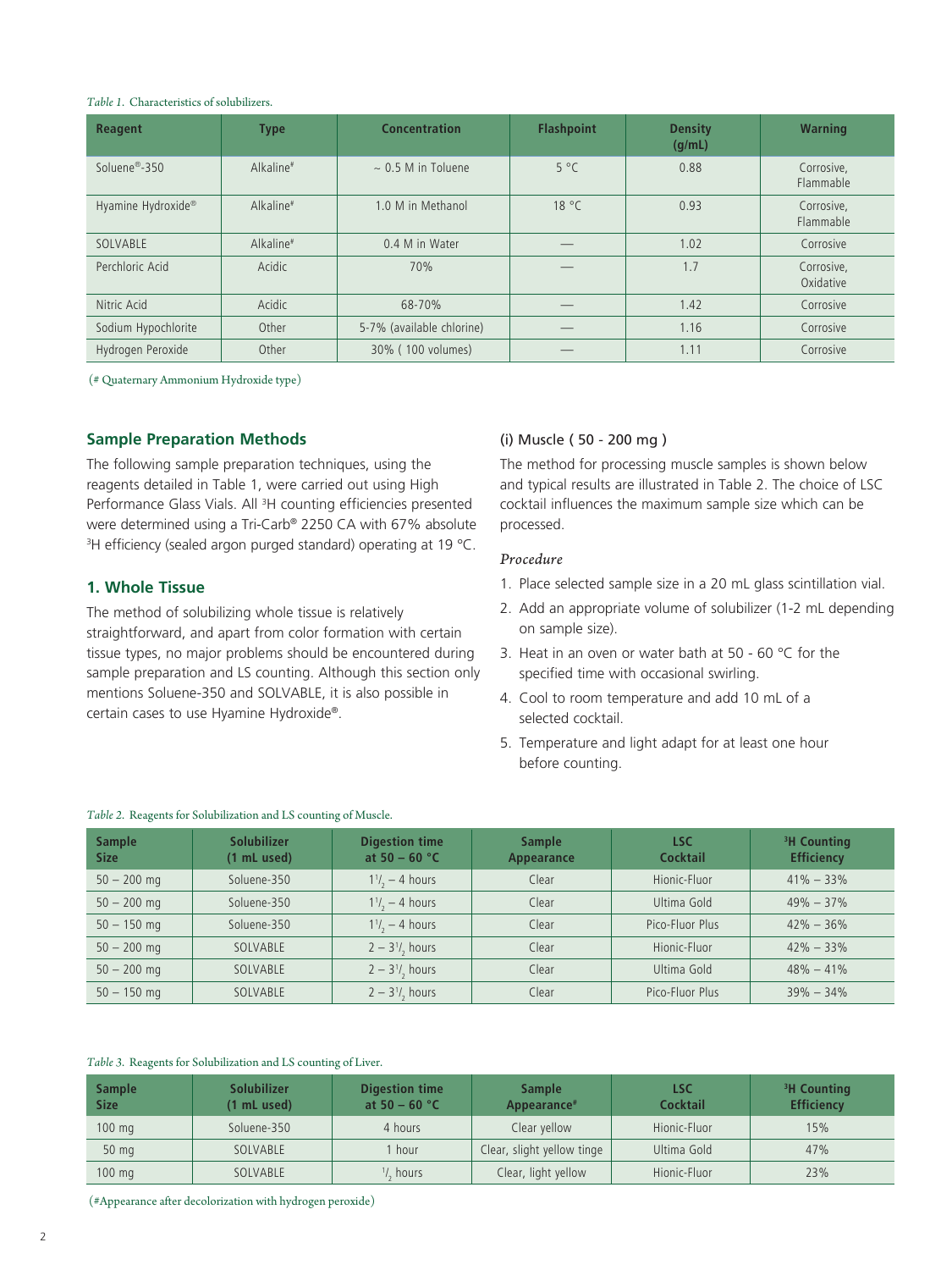#### (ii) Liver (50 - 100 mg )

The method for processing liver samples is shown below and typical results obtained are illustrated in Table 3. As before, the choice of LSC cocktail influences the maximum sample size which can be processed.

# **Procedure**

- 1. Place selected sample size in a 20 mL glass scintillation vial.
- 2. Add 1-2 mL of solubilizer.
- 3. Heat in an oven or water bath at 50 60 °C for the specified time with occasional swirling.
- 4. Cool to room temperature.
- 5. Add 0.2 mL of 30% hydrogen peroxide in two aliquots of 0.1 mL, with swirling between additions. Allow any reaction to subside between additions of the hydrogen peroxide.
- 6. Heat again at 50 60 °C for 30 minutes to complete decolorization.
- 7. Add 10 mL of a selected cocktail and temperature and light adapt for at least one hour before counting.

# **Notes**

Solubilization of liver always results in highly colored samples due to the presence of bilirubin. The above work was therefore restricted to a viable sample size (which should ideally not exceed 75 mg). In our experience, SOLVABLE has proved to be better than Soluene-350 for this particular sample type, mainly due to more rapid solubilization.

#### *Table 4*. Reagents for solubilization and LS counting of various tissues.

#### (iii) Kidney / Heart / Sinew / Brains / Stomach Tissue

The method for processing the above five sample types is shown below and typical results are illustrated in Table 4. As previously stated, the choice of LSC cocktail influences the maximum sample size which can be processed.

# **Procedure**

- 1. Place selected sample size in a 20 mL glass scintillation vial.
- 2. Add 1-2 mL of solubilizer.
- 3. Heat in an oven or water bath at 50 60 °C for the specified time with occasional swirling.
- 4. Cool to room temperature.
- 5. Add 0.2 mL of 30% hydrogen peroxide in two aliquots of 0.1 mL with swirling between additions. Allow any reaction to subside between additions of hydrogen peroxide.
- 6. Heat again at 50 60 °C for 30 minutes to complete decolorization.
- 7. Add 10 mL of selected cocktail, temperature and light adapt for one hour before counting.

# **Note**

It is not possible to digest stomach tissue with SOLVABLE.

|                                 | www.componenter.componentententente 20 committy of various models. |                                          |                                    |                               |                                              |
|---------------------------------|--------------------------------------------------------------------|------------------------------------------|------------------------------------|-------------------------------|----------------------------------------------|
| <b>Sample</b><br><b>Size</b>    | <b>Solubilizer</b><br>(1 mL used)                                  | <b>Digestion time</b><br>at $50 - 60$ °C | <b>Sample</b><br>Appearance#       | <b>LSC</b><br><b>Cocktail</b> | <sup>3</sup> H Counting<br><b>Efficiency</b> |
| Kidney<br>$50 - 100$ mg         | Soluene-350                                                        | $1^{1}/_{2} - 5$ hours                   | Clear, slight yellow               | Hionic-Fluor                  | $41\% - 34\%$                                |
| $50 - 100$ mg                   | SOLVABLE                                                           | $1 - 2$ hours                            | Clear, slight yellow               | Hionic-Fluor                  | $40\% - 38\%$                                |
| <b>Heart</b><br>$50 - 100$ mg   | Soluene-350                                                        | $2 - 3$ hours                            | Clear, slight yellow               | Hionic-Fluor                  | $40\% - 38\%$                                |
| $50 - 150$ mg                   | SOLVABLE                                                           | $1 - 3$ hours                            | Clear, slight yellow               | Hionic-Fluor                  | $40\% - 38\%$                                |
| <b>Sinew</b><br>$50 - 150$ mg   | Soluene-350                                                        | $1 - 4$ hours                            | Clear, slight yellow               | Hionic-Fluor                  | $44\% - 38\%$                                |
| $50 - 150$ mg                   | SOLVABLE                                                           | $1 - 2$ hours                            | Clear, slight yellow               | Hionic-Fluor                  | $42\% - 39\%$                                |
| <b>Brains</b><br>$50 - 150$ mg  | Soluene-350                                                        | $1^{1}/_{2} - 2$ hours                   | Clear, slight yellow               | Hionic-Fluor                  | $43\% - 41\%$                                |
| $50 - 150$ mg                   | SOLVABLE                                                           | $1 - 2$ hours                            | Clear, slight yellow               | Hionic-Fluor                  | $42\% - 40\%$                                |
| <b>Stomach</b><br>$50 - 100$ mg | Soluene-350                                                        | $2^{1/2} - 3$ hours                      | Clear, very slight<br>yellow tinge | Hionic-Fluor                  | $41\% - 39\%$                                |

(#Appearance after decolorization with hydrogen peroxide)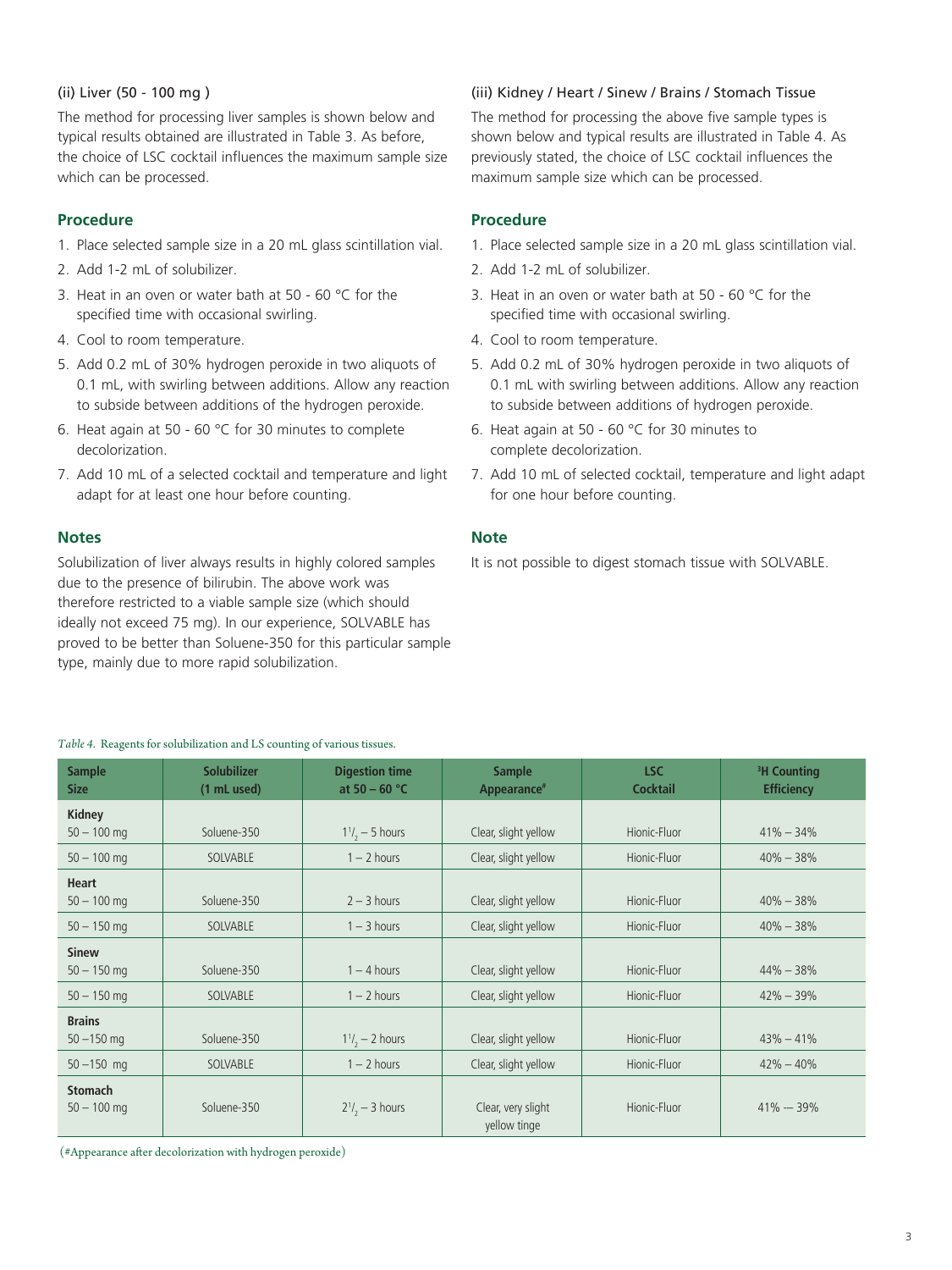#### (iv) Feces

The digestion of feces<sup>2</sup> strongly depends on the type of animal. It is possible to use both Soluene-350 and SOLVABLE, however, there can be problems with residual color and incomplete digestion due to the presence of cellulose type material present in feces from species such as rabbit. As an alternative, the use of a sodium hypochlorite solution is recommended. Sodium hypochlorite resolved a problem for one researcher (unpublished work) who was attempting to digest guinea pig feces. Sodium hypochlorite substantially digested this sample rapidly and isotope recoveries of greater than 98% for <sup>3</sup>H were achieved. This recovery level was confirmed by combustion in a Sample Oxidizer (PerkinElmer Sample Oxidizer, Model 307). The solubilization method used for processing this feces sample is shown below.

#### **Procedure**

- 1. Weigh 50 to 150 mg of feces into a 20 mL glass scintillation vial.
- 2. Add 0.5 mL of sodium hypochlorite solution and cap tightly.
- 3. Heat in an oven or water bath at 50 55 °C for about 30 to 60 minutes with occasional swirling.
- 4. Cool to room temperature.
- 5. Remove the cap and blow out any remaining chlorine using a gentle stream of air or nitrogen.
- 6. Add 15 mL of Hionic-Fluor and shake to form a clear mixture.
- 7. Temperature and light adapt for one hour before counting.

#### **Note**

After digestion, a small amount of white residual matter may remain, however this should not affect the recovery.

# **2. Blood**

The successful preparation of blood samples<sup>3</sup> for LS counting can often be technically difficult, and successful digestion can be largely dependent on the practical experience of the researcher. The source of blood and the correct choice of solubilizer also influence the results of digestion. Consequently, methods are given for both Soluene-350 and SOLVABLE, and the final choice of method rests with the individual researcher. Some typical results, obtained in our own laboratories, are shown in Table 5.

#### (i) Soluene-350 Method

#### *Procedure*

- 1. Add a maximum of 0.4 mL of blood to a glass scintillation vial.
- 2. Add, while swirling gently, 1.0 mL of a mixture of Soluene-350 and isopropyl alcohol (1:1 or 1:2 ratio). Ethanol may be substituted for the isopropyl alcohol if desired.
- 3. Incubate at 60 °C for 2 hours. The sample at this stage will be reddish-brown.
- 4. Cool to room temperature.
- 5. Add 0.2 mL to 0.5 mL of 30% hydrogen peroxide dropwise or in small aliquots. Foaming will occur after each addition, therefore, gentle agitation is necessary. Keep swirling the mixture until all foaming subsides and then continue swirling until all of the hydrogen peroxide has been added.
- 6. Allow to stand for 15 to 30 minutes at room temperature to complete the reaction.
- 7. Cap the vial tightly and place in an oven or water bath at 60 °C for 30 minutes. The samples at this stage should now have changed to pale yellow.
- 8. Cool to room temperature and add 15 mL of Hionic-Fluor.
- 9. Temperature and light adapt for one hour before counting.

#### (ii) SOLVABLE Method

#### *Procedure*

- 1. Add a maximum of 0.5 mL blood to a glass scintillation vial.
- 2. Add 1.0 mL SOLVABLE.
- 3. Incubate the sample at 55 60  $^{\circ}$ C for one hour. Sample at this stage will be brown/green in appearance
- 4. Add 0.1 mL of 0.1M EDTA-di-sodium salt solution which helps reduce foaming when the subsequent hydrogen peroxide is added.
- 5. Add 0.3 mL to 0.5 mL of 30% hydrogen peroxide in 0.1 mL aliquots. Gently agitate between additions to allow reaction foaming to subside.
- 6. Allow to stand for 15 to 30 minutes at room temperature to complete the reaction.
- 7. Cap the vial tightly and place in an oven or water bath at 55 - 60 °C for one hour. The color will change from brown/ green to pale yellow.
- 8. Cool to room temperature and add 15 mL of Pico-Fluor Plus.
- 9. Temperature and light adapt for one hour before counting.

# **3. Plant Material**

There are two main problems associated with digestion of plant material: the presence of pigments (especially chlorophyll), and the difficulty of digesting cellulose. Some of the colored pigments can be bleached with hydrogen peroxide, but not all, and therefore many samples will remain highly colored. The primary problem with cellulose is that it is not soluble in the alkaline solubilizers, and, in general, some form of skeletal cellulose material remains after attempted solubilization. To overcome these two problems a number of different reagent systems have been devised with the overall result that plant material can be processed. Since there is such a wide variety of plant sample types, this section will be confined to describing the solubilization methods together with their associated advantages and drawbacks.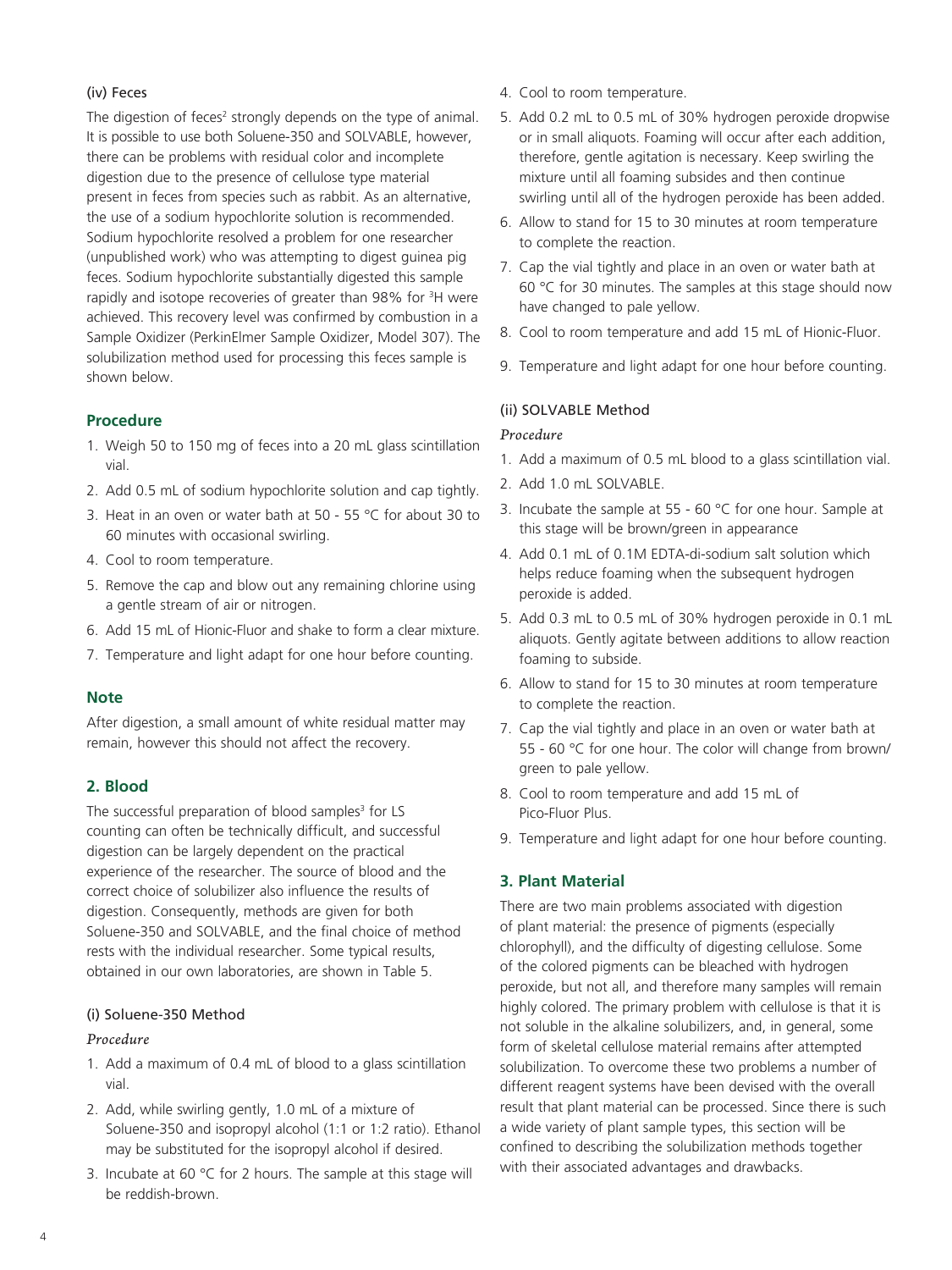#### *Table 5*. Reagents for solubilization and LS counting of blood.

| <b>Sample</b><br><b>Size</b> | <b>Solubilizer</b> | <b>Sample</b><br>Appearance# | <b>LSC</b><br><b>Cocktail</b> | <sup>3</sup> H Counting<br><b>Efficiency</b> |
|------------------------------|--------------------|------------------------------|-------------------------------|----------------------------------------------|
| $0.20 - 0.4$ mL              | Soluene-350        | Clear, pale yellow           | Hionic-Fluor                  | 29% - 19%                                    |
| $0.25 - 0.5$ mL              | SOLVABLE           | Clear, pale yellow           | Hionic-Fluor                  | $37\% - 27\%$                                |
| $0.50$ mL                    | SOLVABLE           | Clear, pale yellow           | Pico-Fluor Plus               | 29%                                          |
| $0.20$ mL                    | SOLVABLE           | Clear, pale yellow           | Ultima Gold                   | 44%                                          |

(#Sample Appearance after decolorization with hydrogen peroxide)

#### (i) Soluene-350

Soluene-350 can be used to solubilize various plant materials, but in general the sample size must be kept small (< 50 mg). With such small samples it is often possible to achieve limited decolorization with hydrogen peroxide; however, color quenching remains a problem and the cellulose is not dissolved. This classifies the use of Soluene-350 for the digestion of plant material in the "of limited use" category.

#### (ii) SOLVABLE

SOLVABLE is also not ideally suited to solubilizing plant materials and suffers from the same drawbacks associated with Soluene-350.

#### (iii) Perchloric Acid/Nitric Acid Solution and Perchloric Acid/ Hydrogen Peroxide Solution

These two reagent systems digest samples by the method of "wet oxidation" and are particularly useful for solubilizing samples such as hard and dried plant material. They have also proved useful for the digestion of cartilage, bone, collagen fibers and even some highly colored samples such as blood and liver. The general methods for each reagent system are as follows :

#### Perchloric Acid / Nitric Acid4

#### *Procedure*

- 1. Prepare the solubilizing reagent by adding one volume of 70% perchloric acid to one volume of 70% nitric acid.
- 2. Where possible the sample should be oven dried and then finely cut.
- 3. Place prepared sample (up to 200 mg) in a glass scintillation vial fitted with a poly-cone lined urea screw cap.
- 4. Add approximately 0.6 mL of the prepared  $HClO_4/HNO_3$ reagent (1:1).
- 5. Digest the sample in the closed vial at 50 70 °C for one hour or until an almost colorless solution is obtained.
- 6. Cool the vial to room temperature and add 15 mL of Hionic-Fluor.
- 7. Temperature and light adapt for one hour before counting.

# Perchloric Acid / Hydrogen Peroxide<sup>5,6,7,8</sup>

# *Procedure*

- 1. Where possible the sample should be oven dried and then finely cut.
- 2. Place prepared sample (up to 200 mg) in a glass scintillation vial fitted with a poly-cone lined urea screw cap.
- 3. Add 0.2 mL of 70% perchloric acid and swirl gently to completely wet the sample.
- 4. Add 0.4 mL of 30% hydrogen peroxide and again swirl gently. (This sequence of addition prevents frothing.)
- 5. Digest the sample in a closed vial at 50 70 °C for one hour or until an almost colorless solution is obtained.
- 6. Cool the vial to room temperature and add 15 mL Hionic-Fluor.
- 7. Temperature and light adapt for one hour before counting.

#### **Notes (for both methods)**

With both reagent systems, if the isotope label is <sup>14</sup>C, there is a potential for loss of the label as radiocarbon dioxide (<sup>14</sup>CO<sub>2</sub>) during solubilization. Tritium (3 H) losses are virtually prevented due to the formation of  ${}^{3}H_{2}O$  which condenses inside the vial. Ensure that a poly-cone insert is used in the cap in place of a foil lined insert as these aggressive reagents will oxidize the foil (aluminium) insert and may contaminate the digest. Do not heat these mixture above 90 °C; perchloric acid may decompose violently above this temperature. Due to the aggressive nature of these mixtures the use of gloves is recommended during all handling steps. The perchloric acid/ nitric acid method has also been successfully used for the determination of 45Ca and 35S in cartilage and bone (unpublished work).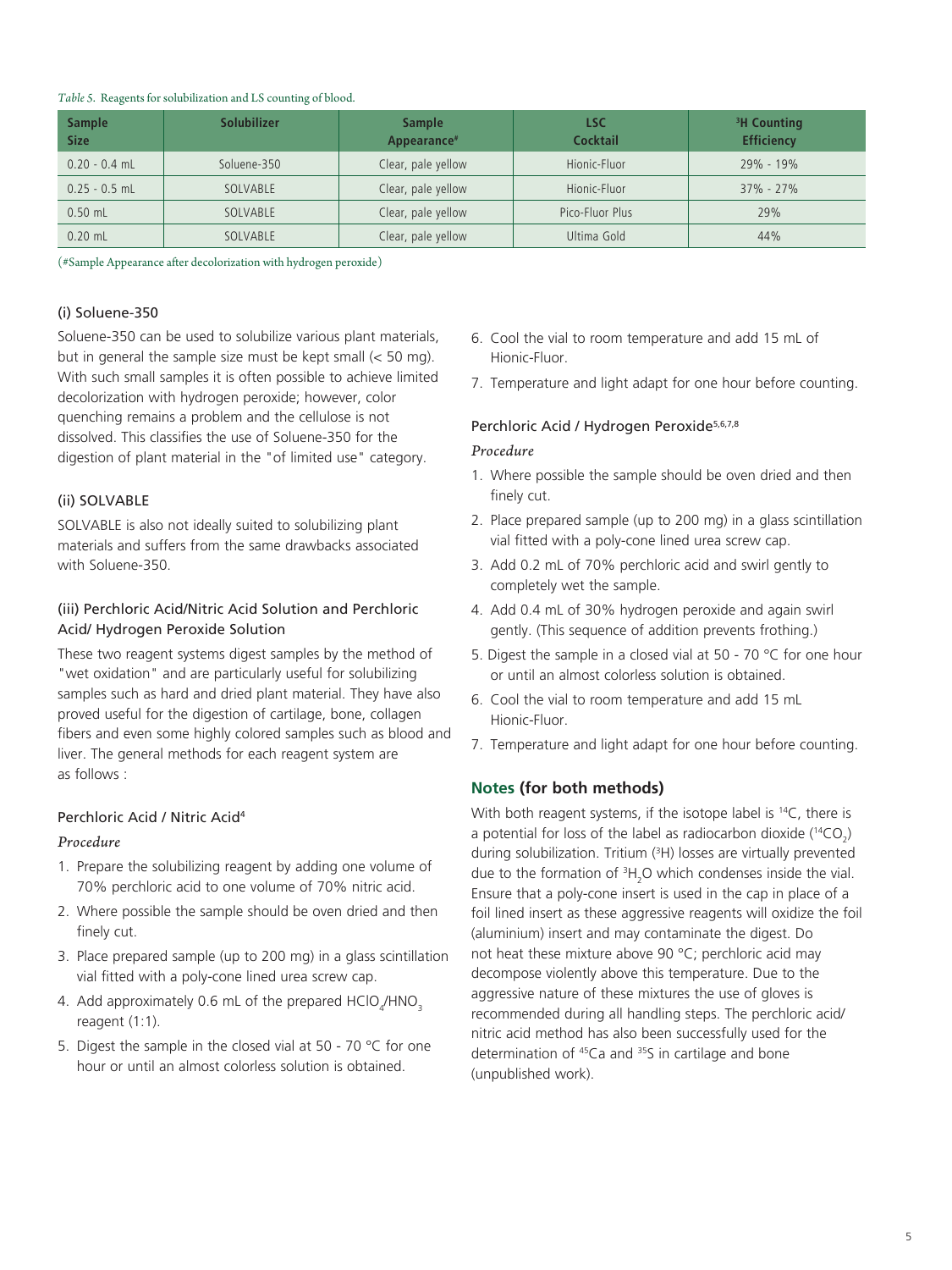#### (iii) Sodium Hypochlorite8,9,10

Although sodium hypochlorite does not completely dissolve cellulose, it is capable of decolorizing not only chlorophyll but also almost all other pigments found in plant materials. Therefore, providing that the radioisotope is not assimilated within the cellulose structure, this reagent should be considered for preparing plant materials for LS counting. The advantages of using this reagent for plant solubilization are that it is simple, rapid and does not result in loss of 14C as radiocarbon dioxide gas. In practice, sodium hypochlorite penetrates the plant material and rapidly decolorizes the pigments, leaving behind a white skeleton of cellulose material. The general method is described below.

#### Procedure

- 1. Place the sample (up to 200 mg) in a glass scintillation vial.
- 2. Add 1.0 mL of sodium hypochlorite solution.
- 3. Swirl gently until all of the sample has been completely wetted.
- 4. Cap tightly and place in an oven or water bath at 50 - 60 °C for approximately one to two hours.
- 5. Completeness of digestion is usually indicated by removal of pigmentation and/or the appearance of white skeleton of cellulose.
- 6. Cool the vial to room temperature and carefully vent each vial under a fume hood (decolorization is by action of released chlorine and some residual chlorine remains).
- 7. Blow out any remaining chlorine with a gentle stream of air or nitrogen.
- 8. Add 15 mL Hionic-Fluor.
- 9. Temperature and light adapt for one hour before counting.

#### **Note**

Sodium hypochlorite is more commonly known as bleach and should have greater than 5% available chlorine if it is to be an effective solubilizer.

#### **Summary**

The information presented in the previous sections (1-3) of this publication is condensed into a quick reference guide (Table 6). This may prove particularly useful in selecting the most appropriate solubilizer for a specific sample type.

#### **Conclusion**

There are a variety of PerkinElmer LSC cocktails, of both high flash-point and of classical solvent types, which are suitable for use with the various solubilizing reagents. If problems with solubilizing and LS counting persist, or help is needed with an alternative solubilizer not mentioned in this publication, please call your local PerkinElmer representative for further applications support.

#### **References**

- 1. Kobayashi, Y. and Maudsley, D.V. 1974. In: *Biological Applications of Liquid Scintillation Counting*, Academic Press, pp **153-167**.
- 2. Morrison, B.J. and Franklin, R.A. 1978 A Rapid, Hygienic Method for the Preparation of Fecal Samples for Liquid Scintillation Counting. *Anal. Biochem*. **85**, 79-85.
- 3. Moore, P.A. 1981. Preparation of Whole Blood for Liquid Scintillation Counting. *Clin. Chem* .**27** (4), 609-611.
- 4. Wahid, P.A., Kamalam, N.V. and Jayasree Sankar. 1985. Determination of 32P in Wet-digested Leaves by Cerenkov Counting. *Int .J. Appl. Radiat. Isotop*. **36** (4), 323-324.
- 5. Sun, D., Wimmers, L.E. and Turgeon, R. 1988. Scintillation Counting of 14C-Labeled Soluble and Insoluble Compounds in Plant Tissue. *Anal. Biochem*. **169**, 424-428.
- 6. Mahin, D.T. and Lofberg, R.T. 1966. *Anal. Biochem*. **16**, p 500.
- 7. Recalcati, L.M., Basso, B., Albergoni, F.G. and Radice, M. 1982. On the Determination of 14C-Labeled Photosynthesis Products by Liquid Scintillation Counting. P*lant Science Letters*, **27**, 21-27.
- 8. Fuchs, A. and De Vries, F.W. 1985. A Comparison of Methods for the Preparation of 14C-Labeled Plant Tissues for Liquid Scintillation Counting. *Int .J. Appl. Radiat. Isotop*. **23**, 361-369.
- 9. Porter, N.G., 1980. A Method for Bleaching Plant Tissues Prior to Scintillation Counting. *Laboratory Practice*, **29** (1), 28-29.
- 10. Smith, I.K. and Lang, A.L. 1987. Decoloration and Solubilization of Plant Tissue Prior to Determination of <sup>3</sup>H, 14C and 35S by Liquid Scintillation Counting. *Anal. Biochem*. **164**, 531-536.